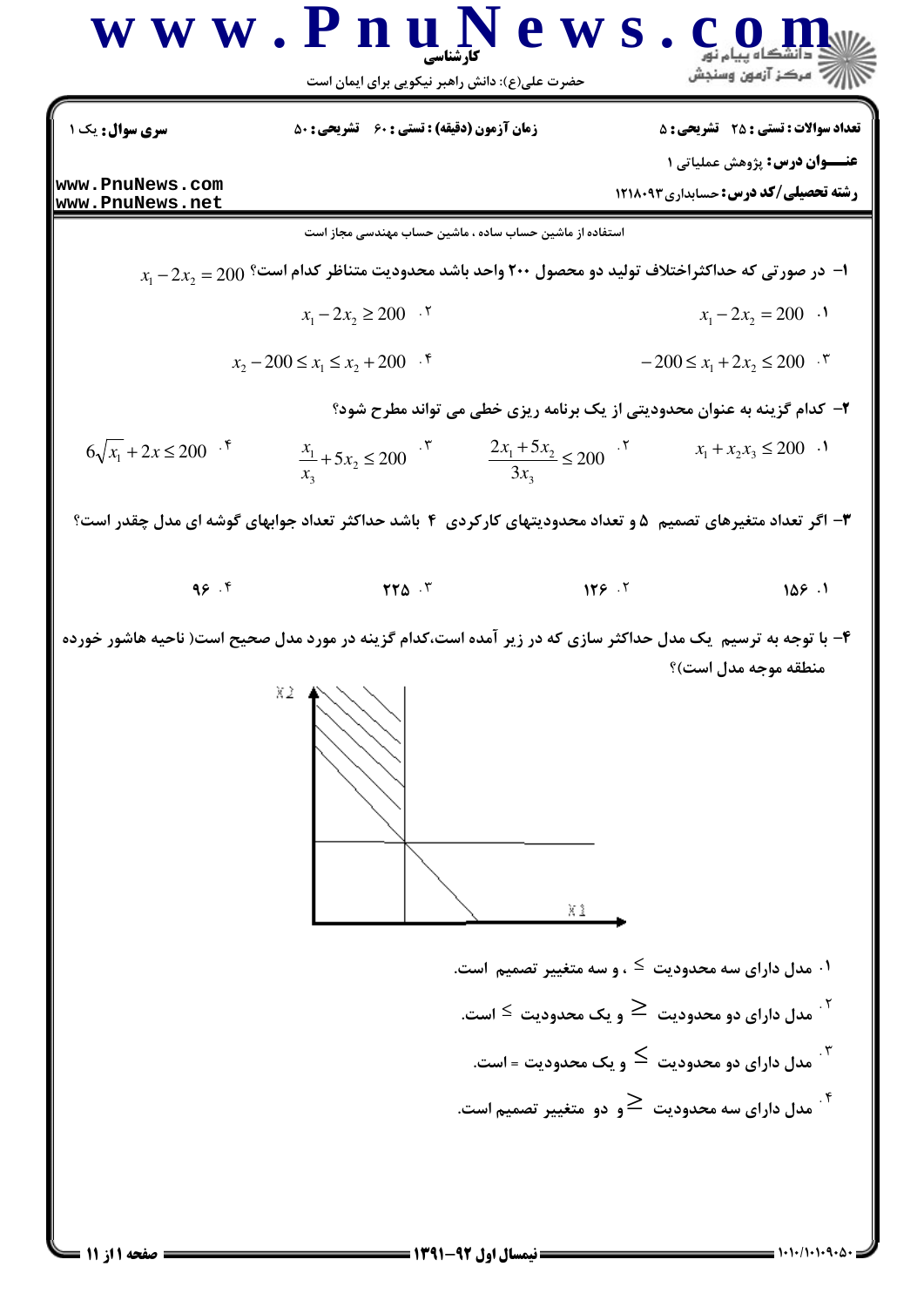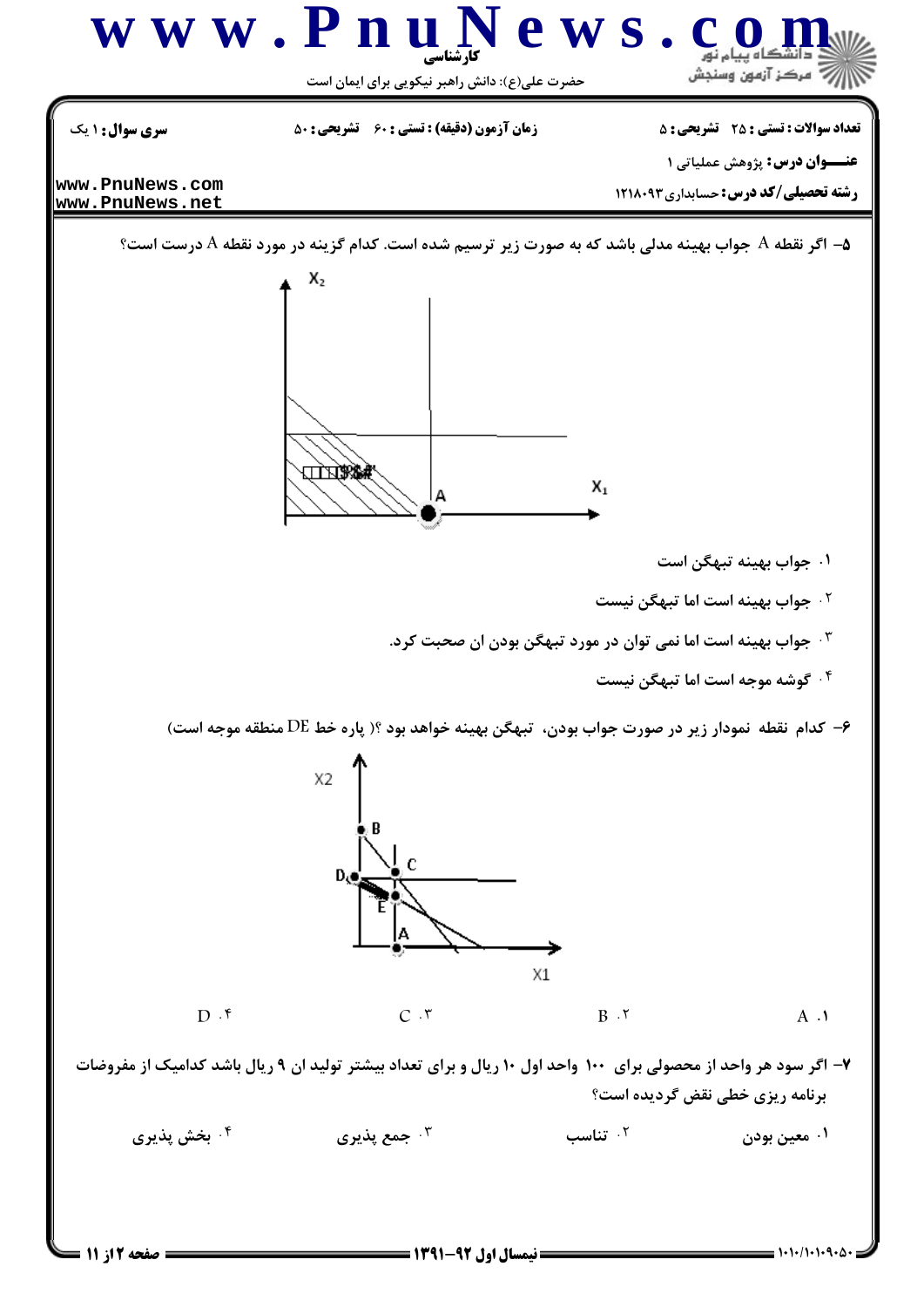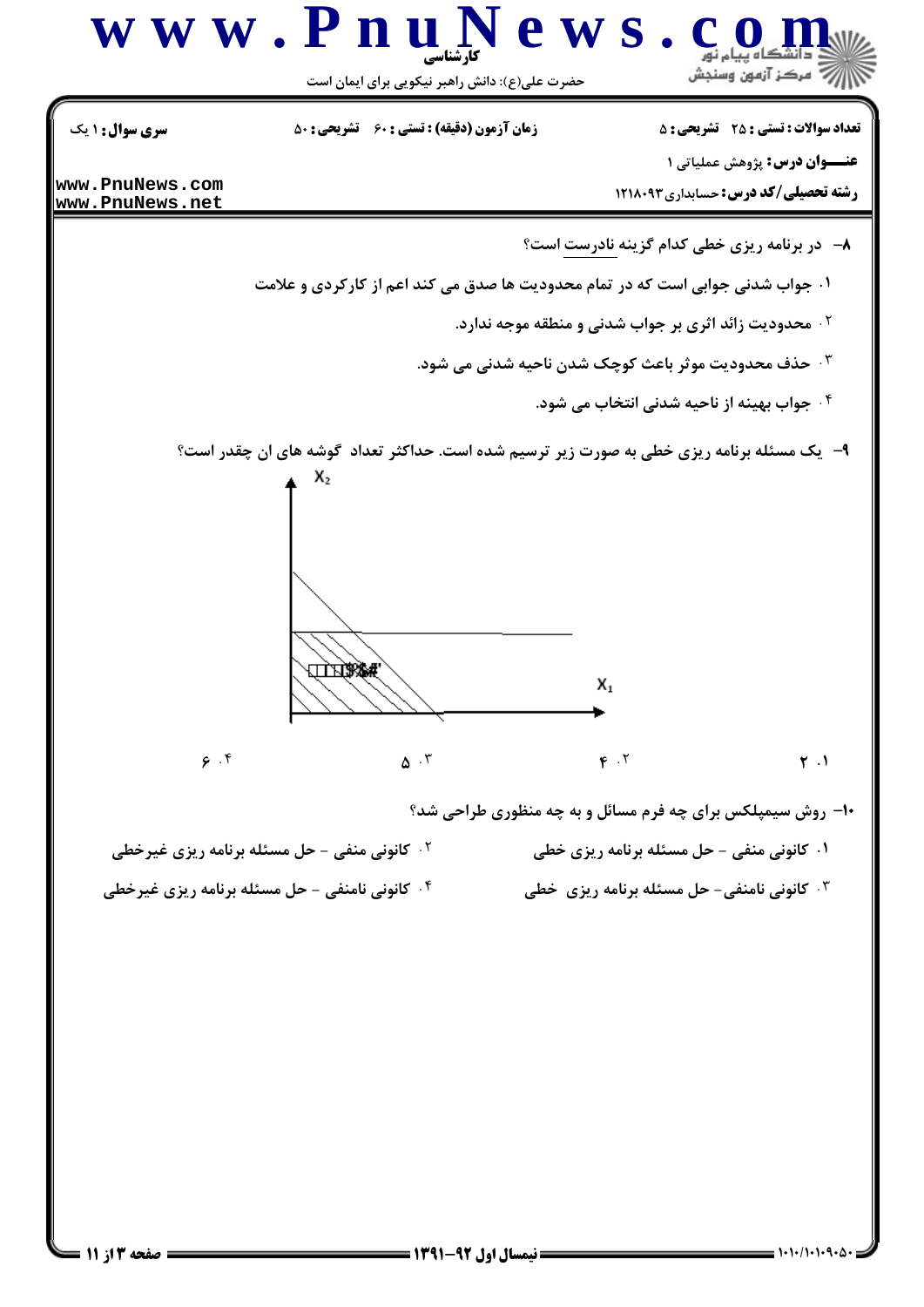

حضرت علی(ع): دانش راهبر نیکویی برای ایمان است

**تعداد سوالات : تستي : 25 - تشريحي : 5** 

**زمان آزمون (دقیقه) : تستی : 60 تشریحی : 50** 

**سری سوال : ۱ یک** 

**عنــوان درس:** پژوهش عملیاتی ۱

**رشته تحصیلی/کد درس:** حسابداری1۲۱۸۰۹۳

www.PnuNews.com www.PnuNews.net

11- جدول بهينه يک مدل به صورت زير مي باشد. کدام گزينه در مورد مدل صحيح بيان شده است؟

| متغیرهای<br>اساسی |           |                     | $X_1$ $X_2$ $S_1$ $S_2$ |           | $R_{\rm p}$ | مقادیر سمت<br><b>راست</b> |
|-------------------|-----------|---------------------|-------------------------|-----------|-------------|---------------------------|
| $Z_{\circ}$       |           | $1 \quad 1 \quad 0$ | $M + P$                 | M         | $\circ$     | ۳۰ $-$ ۱۰ $M$             |
| $X_{\nu}$         | $\bullet$ | $\sim$ 1 $\sim$ 1   | $\sim 1$ , $\sim$       | $\bullet$ | $\circ$     | $\mathbf{1}$              |
|                   | $\circ$   | $\circ$ $\circ$     |                         |           |             | $\bullet$                 |

۰۱ مدل فاقد جواب است.

۰۲ مدل دارای جواب بهینه چند گانه است.

۰<sup>۳</sup> مدل دارای جواب بهینه تبهگن است.

۰۴ مدل ناحیه جواب بیکران دارد.

۱۲- جدول بهینه یک مدل ً به صورت زیر می باشد. کدام گزینه در مورد مدل صحیح بیان شده است؟

| متغیرهای<br>اساسی |                         | $Z$ $X_1$ $X_2$ $S_1$ $S_2$                                                                                                                                                                                                                                                                                                                 | $R_{\rm p}$ | مقادیر سمت      |
|-------------------|-------------------------|---------------------------------------------------------------------------------------------------------------------------------------------------------------------------------------------------------------------------------------------------------------------------------------------------------------------------------------------|-------------|-----------------|
| $Z_{\circ}$       |                         | $1 \quad 1 \quad \circ \quad \mathsf{M} + \mathsf{P} \quad M + \mathsf{P}$                                                                                                                                                                                                                                                                  | $\bullet$   | ۳۰ $-$ ۱۰ $M$   |
| $X_{\nu}$         |                         | $\circ$ $\qquad$ $\qquad$ $\qquad$ $\qquad$ $\qquad$ $\qquad$ $\qquad$ $\qquad$ $\qquad$ $\qquad$ $\qquad$ $\qquad$ $\qquad$ $\qquad$ $\qquad$ $\qquad$ $\qquad$ $\qquad$ $\qquad$ $\qquad$ $\qquad$ $\qquad$ $\qquad$ $\qquad$ $\qquad$ $\qquad$ $\qquad$ $\qquad$ $\qquad$ $\qquad$ $\qquad$ $\qquad$ $\qquad$ $\qquad$ $\qquad$ $\qquad$ | $\circ$     | $\overline{11}$ |
| $R_{\nu}$         | $\circ$ $\circ$ $\circ$ | $\mathbf{r}$                                                                                                                                                                                                                                                                                                                                |             | $\bullet$       |

۰۱ مدل دارای جواب بهینه چند گانه است.

هدل دارای جواب بهینه تبهگن است.  $^\mathrm{v}$ 

۰<sup>۲</sup> مدل فاقد جواب است.

۰۴ مدل ناحیه جواب بیکران دارد.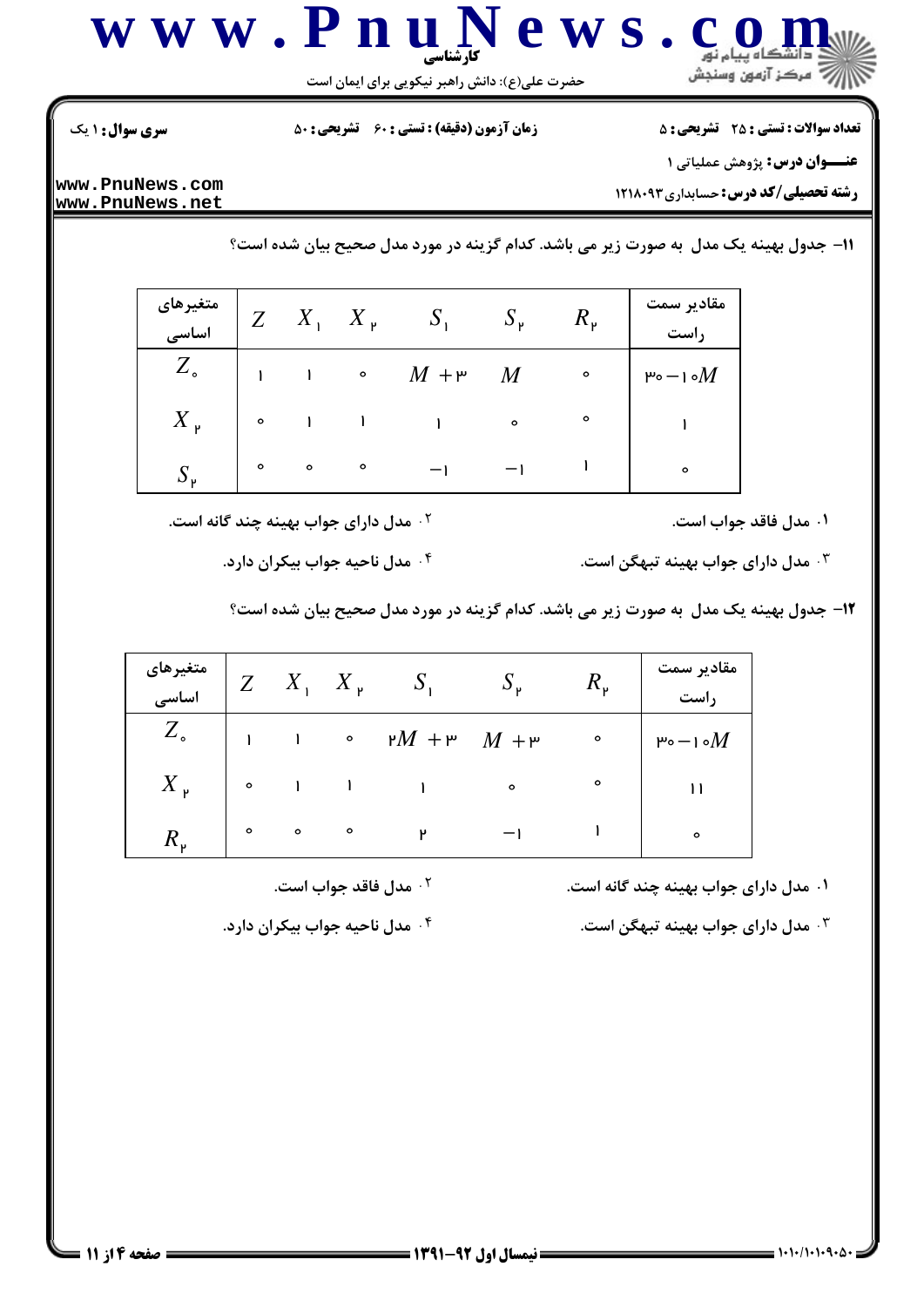

**= نیمسال اول 92-1391 =** 

**6 صفحه 5 از 11 =**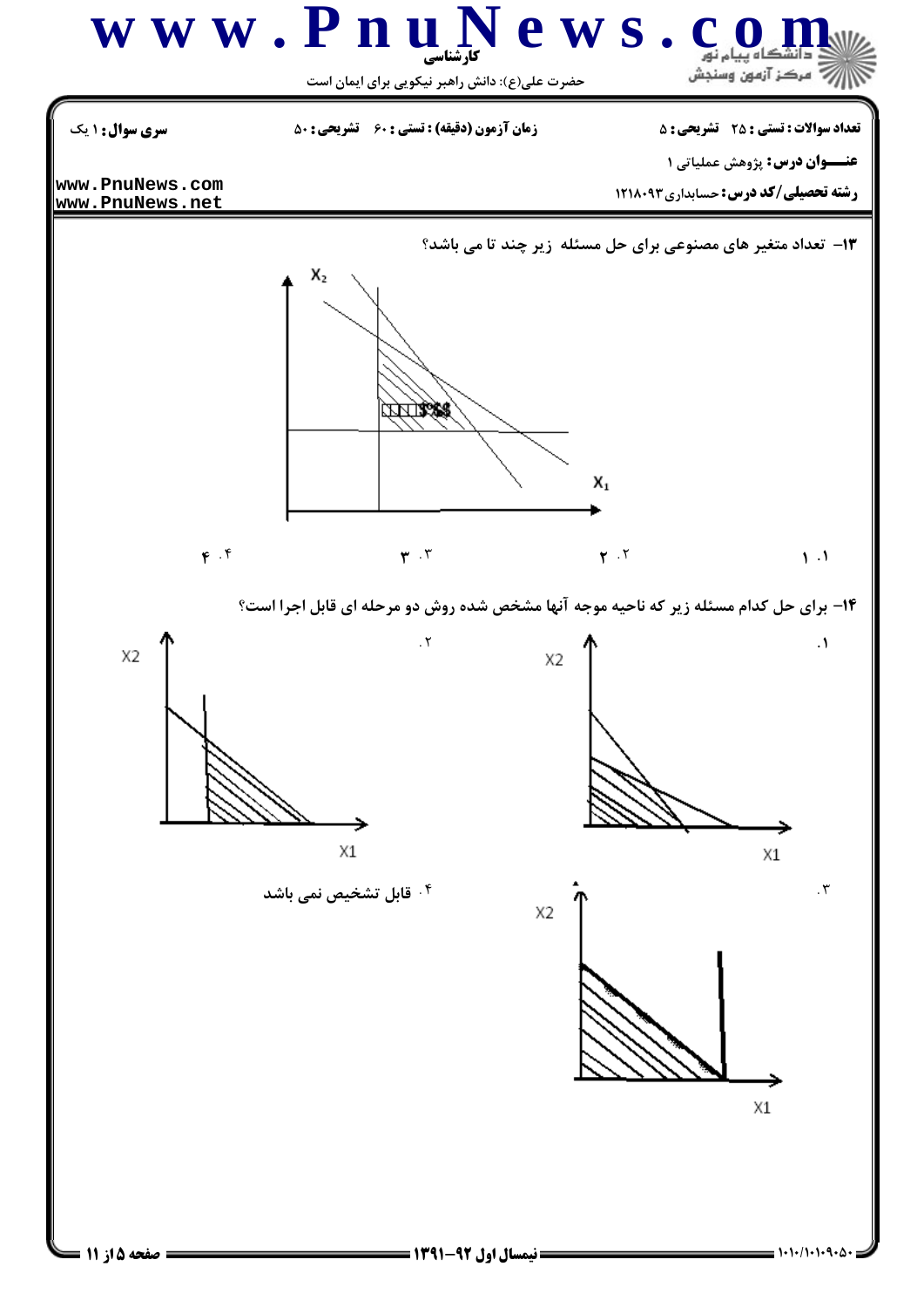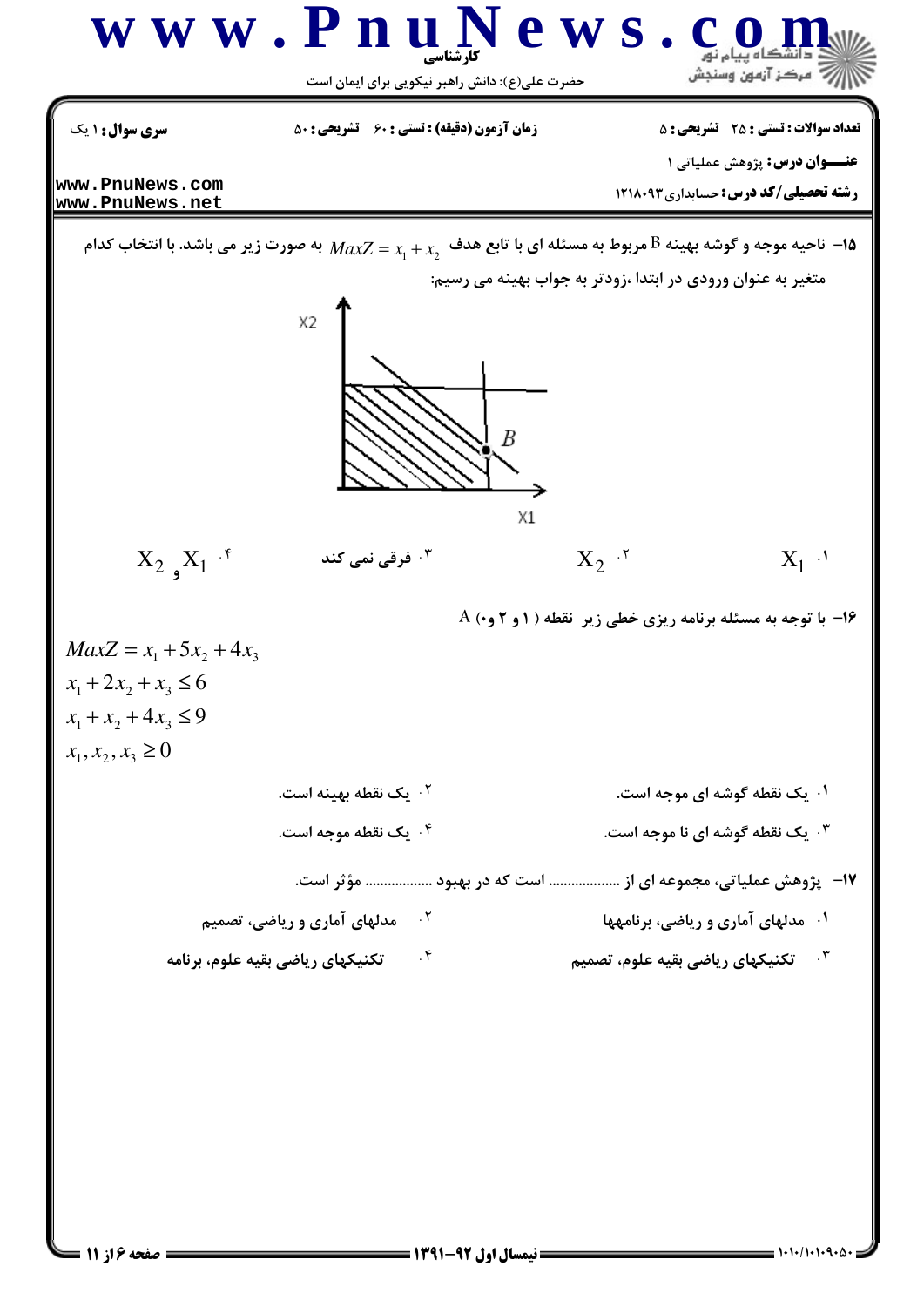

حضرت علی(ع): دانش راهبر نیکویی برای ایمان است

| <b>سری سوال : ۱ یک</b>               | <b>زمان آزمون (دقیقه) : تستی : 60 گشریحی : 50</b> | <b>تعداد سوالات : تستي : 25 - تشريحي : 5</b> |
|--------------------------------------|---------------------------------------------------|----------------------------------------------|
|                                      |                                                   | <b>عنـــوان درس:</b> پژوهش عملیاتی ۱         |
| lwww.PnuNews.com<br>lwww.PnuNews.net |                                                   | <b>رشته تحصیلی/کد درس:</b> حسابداری1۲۱۸۰۹۳   |
|                                      |                                                   |                                              |

۰<sup>۲</sup> جواب نامحدود دارد.

18− دوگان مسئله زیر چند متغیر تصمیم خواهد داشت؟

 $MaxZ = x_1 + 5x_2 + 4x_3$  $x_1 + 2x_2 + x_3 \le 6$  $x_1 + x_2 + 4x_3 \leq 9$  $x_1 + x_3 \le 6$  $x_1 + x_3 \leq 5$  $x_3 \leq 4$  $x_1, x_2, x_3 \ge 0$ ۰۴ متغیر

۰۳ متغیر ۰<sup>۲</sup> ۸ متغیر ۰۱ ه متغیر

۱۹ - اگر یک مسئله دارای جواب  $\alpha= \infty$  باشد آنگاه مسئله همزاد $\cdot$ 

- ۰۱ جواب بهينه چند گانه دارد.
- ۰۴ جواب تبهگن دارد. جواب شدنی ندارد.  $\cdot$

۲۰– جدول بهینه یک مدل به صورت زیر می باشد. جواب بهینه ًمدل دوگان کدام است؟

|                     |           |                 | $Z \, X_1 \, X_2$ | $S_1$ $S_{\nu}$   |           | $R_{\nu}$                | مقا<br>دىر سمت |
|---------------------|-----------|-----------------|-------------------|-------------------|-----------|--------------------------|----------------|
| متغیرهای<br>  اساسی |           |                 |                   |                   |           |                          |                |
| $Z_{\circ}$         |           |                 |                   | $\circ$ $M + \mu$ |           | $\circ$ $M + \mathsf{m}$ | $\mu_{o}$      |
| $X_{\nu}$           | $\bullet$ | $\sim 1$        |                   | $\sim 1$ .        | $\bullet$ | $\bullet$                |                |
| $S_{\nu}$           | $\circ$   | $\circ$         | $\bullet$         | μ                 |           |                          | $\circ$        |
|                     |           | $\cdot$ $\cdot$ |                   |                   | ۲۰ ۲۰     |                          | $\cdot$ :      |

٢۵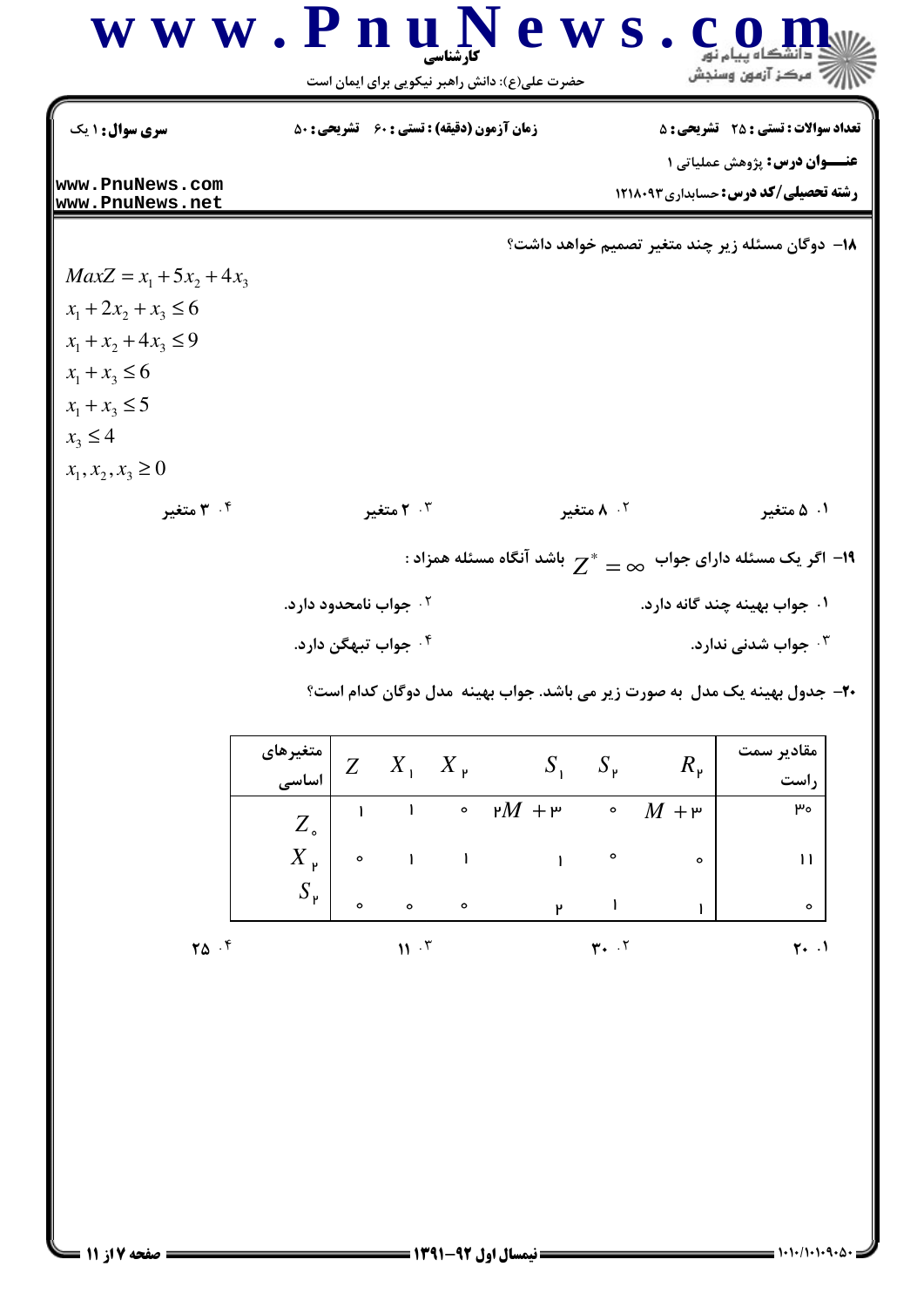| W W W . P                                                                                                                                                                                                                                                                                                                                                                                                                                                                                                                                                                                                                                                                                                                                                                                                                                                                                                                                                                                                                                                                 | W L | W L | W L | W L | W L | W L | W L | W L | W L | W L | W L |
|---------------------------------------------------------------------------------------------------------------------------------------------------------------------------------------------------------------------------------------------------------------------------------------------------------------------------------------------------------------------------------------------------------------------------------------------------------------------------------------------------------------------------------------------------------------------------------------------------------------------------------------------------------------------------------------------------------------------------------------------------------------------------------------------------------------------------------------------------------------------------------------------------------------------------------------------------------------------------------------------------------------------------------------------------------------------------|-----|-----|-----|-----|-----|-----|-----|-----|-----|-----|-----|
| \n $\int_{\frac{S_{n+1}}{2} \int_{\frac{S_{n+1}}{2} \int_{\frac{S_{n+1}}{2} \int_{\frac{S_{n+1}}{2} \int_{\frac{S_{n+1}}{2} \int_{\frac{S_{n+1}}{2} \int_{\frac{S_{n+1}}{2} \int_{\frac{S_{n+1}}{2} \int_{\frac{S_{n+1}}{2} \int_{\frac{S_{n+1}}{2} \int_{\frac{S_{n+1}}{2} \int_{\frac{S_{n+1}}{2} \int_{\frac{S_{n+1}}{2} \int_{\frac{S_{n+1}}{2} \int_{\frac{S_{n+1}}{2} \int_{\frac{S_{n+1}}{2} \int_{\frac{S_{n+1}}{2} \int_{\frac{S_{n+1}}{2} \int_{\frac{S_{n+1}}{2} \int_{\frac{S_{n+1}}{2} \int_{\frac{S_{n+1}}{2} \int_{\frac{S_{n+1}}{2} \int_{\frac{S_{n+1}}{2} \int_{\frac{S_{n+1}}{2} \int_{\frac{S_{n+1}}{2} \int_{\frac{S_{n+1}}{2} \int_{\frac{S_{n+1}}{2} \int_{\frac{S_{n+1}}{2} \int_{\frac{S_{n+1}}{2} \int_{\frac{S_{n+1}}{2} \int_{\frac{S_{n+1}}{2} \int_{\frac{S_{n+1}}{2} \int_{\frac{S_{n+1}}{2} \int_{\frac{S_{n+1}}{2} \int_{\frac{S_{n+1}}{2} \int_{\frac{S_{n+1}}{2} \int_{\frac{S_{n+1}}{2} \int_{\frac{S_{n+1}}{2} \int_{\frac{S_{n+1}}{2} \int_{\frac{S_{n+1}}{2} \int_{\frac{S_{n+1}}{2} \int_{\frac{S_{n+1}}{2} \int_{\frac{S_{n+1}}$ |     |     |     |     |     |     |     |     |     |     |     |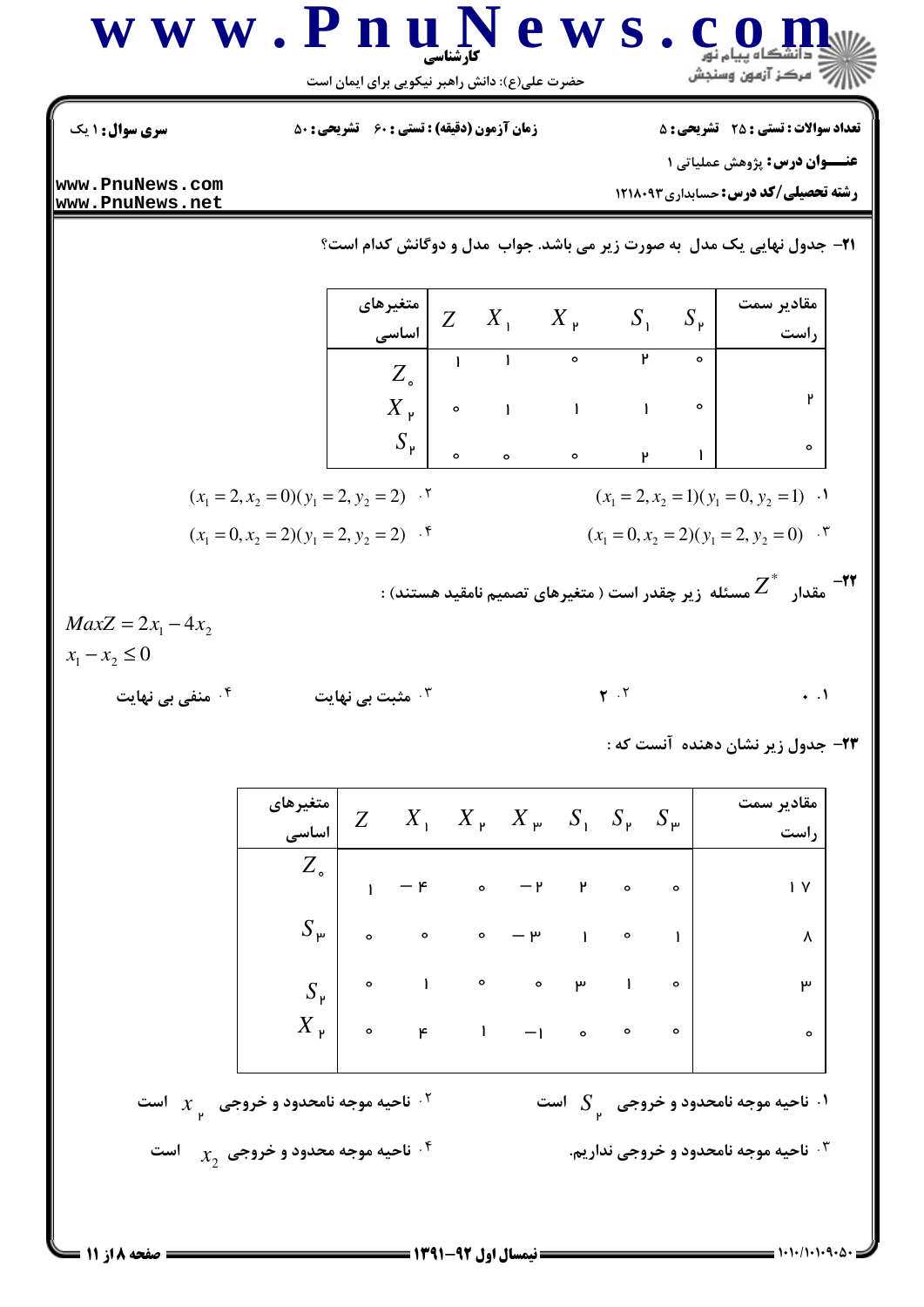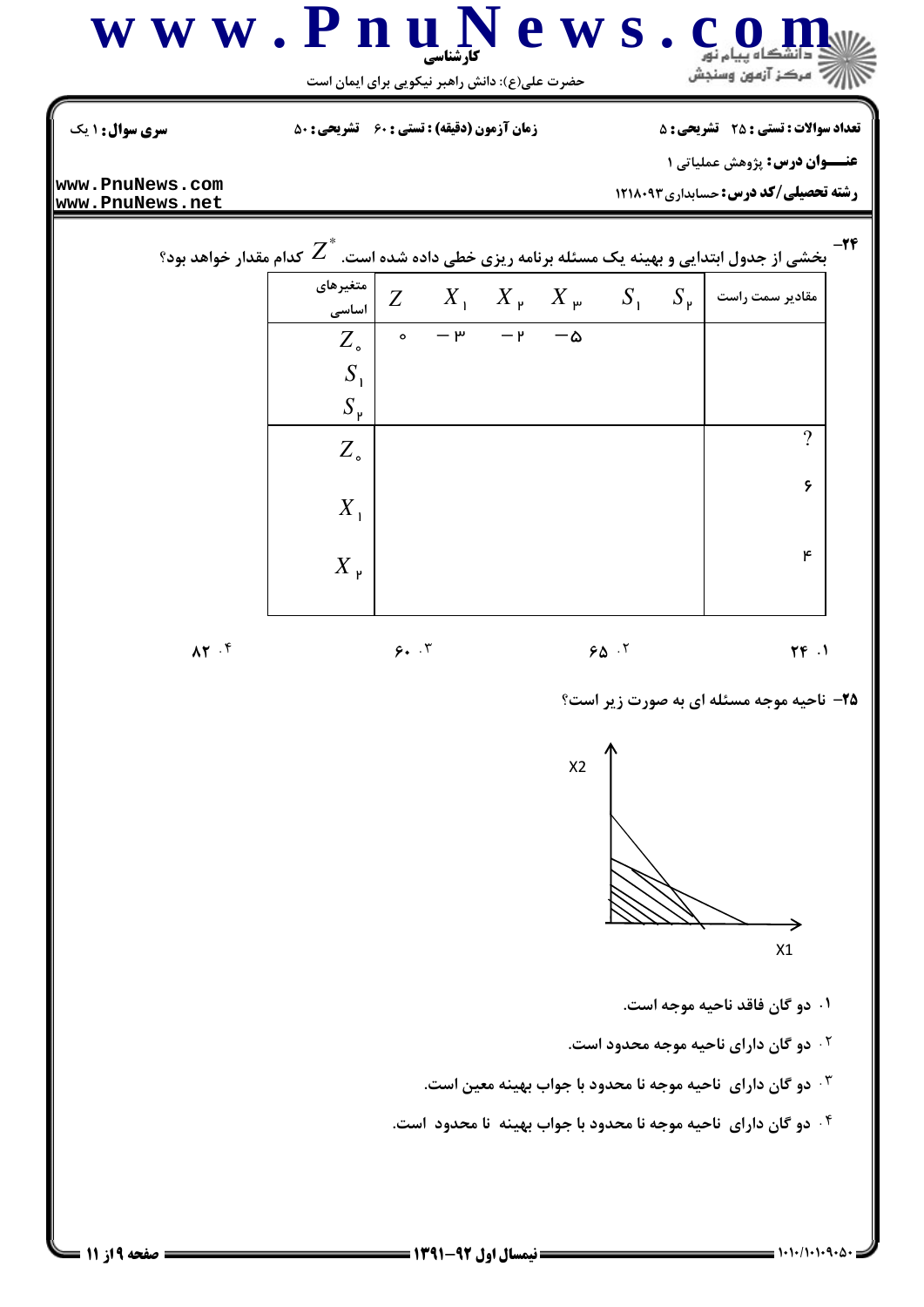

حضرت علی(ع): دانش راهبر نیکویی برای ایمان است

تعداد سوالات : تستي : 25 تشريحي : 5

**رشته تحصیلی/کد درس:** حسابداری ۱۲۱۸۰۹۳

**عنــوان درس:** پژوهش عملیاتی ۱

**زمان آزمون (دقیقه) : تستی : 60 تشریحی : 50** 

**سری سوال : ۱ یک** 

www.PnuNews.com www.PnuNews.net

## سوالات تشريحي

۱،۵۰ نمره

۱،۵۰ نمره

۱،۵۰ نمره

ا– یک شرکت تولیدی به منظور تولید در هر روز به تعدادی کارگر به صورت زیر نیازمند است:

| حداقل تعداد مورد نياز | اوقات روز                   | شيفت |
|-----------------------|-----------------------------|------|
| ۵                     | $9 - 7$                     |      |
|                       | $\mathcal{N} - \mathcal{F}$ |      |
|                       | $1F-1$                      |      |
|                       | $1 - 16$                    | €    |
| ١١                    | $YY-1A$                     | ۵    |
|                       | $Y-YY$                      | c    |

هر کارگر در روز می تواند ۸ ساعت متوالی در روز کار کند . هدف تعیین کمترین تعداد کارگر مورد نیاز است که احتیاجات فوق را براورده کند . مسئله را به صورت یک مدل برنامه ریزی خطی فرموله کنید.

۲- مسله زیر را به روش ترسیمی حل نمایید و حالت خاص مسئله رامشخص کنید:

 $MaxZ = 3x_1 + 3x_2$  $2x_1 + x_2 \leq 2$  $3x_1 + 4x_2 \ge 12$  $x_1, x_2 \geq 0$ 

۳- مسئله زیر را به روش سیمپلکس حل نمایید و حالت خاص مسئله را مشخص نمایید:

 $MaxZ = 3x_1 + x_2$  $x_1 + 2x_2 \leq 5$  $X_1+X_2-X_3\leq 2$  $7X_1 + 3X_2 - 5X_3 \ge 20$  $X_1, X_2, X_3 \geq 0$